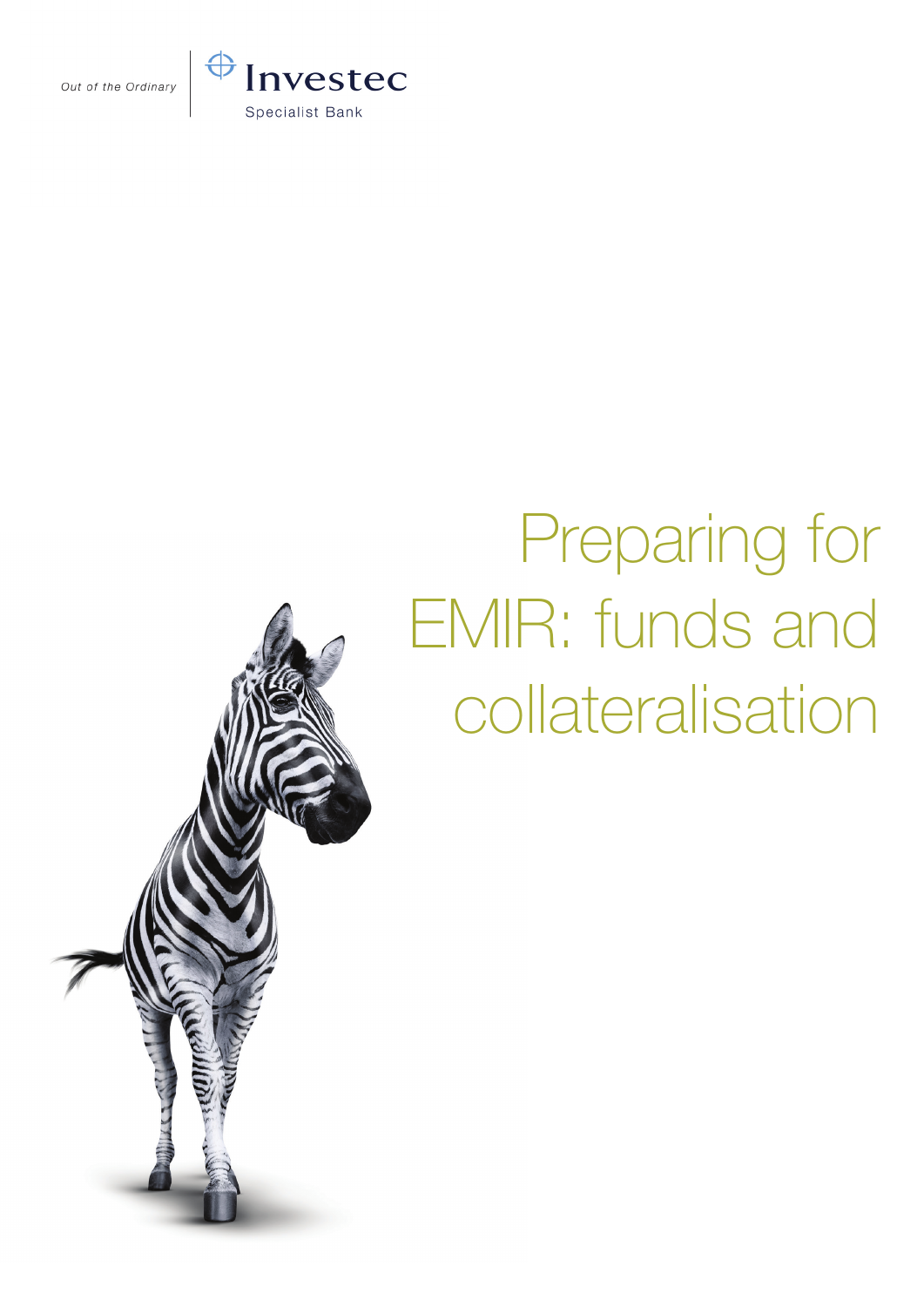With the expansion of the far-reaching European Market Infrastructure Regulation (EMIR) to include FX Forwards fast approaching, alternative investment funds (AIFs) across Europe are preparing for the potentially costly implications on their foreign exchange hedging. However, many funds are unaware that there are alternatives to the traditional, and potentially more expensive, hedging tools in the market.

From 3 January 2018 EMIR, which impacts a wide range of entities ranging from banks to corporates and insurance companies, will require many AIFs to fully collateralise their FX hedges as part of its aim to lower the risks associated with derivatives.

Having reviewed the impact of the new regulatory change, Investec has developed an efficient solution that will allow funds to avoid causing further drag on returns compared to the traditional products available in the market such as a Revolving Credit Facility (RCF).

The rules, which define many AIFs as financial counterparties, and which capture vehicles of all kinds entering into derivative contracts, are expected to affect at least 60% of funds operating in Europe, according to a roundtable of investment banks attended by Investec earlier this year.

Such funds will need sufficient access to liquidity for any adverse changes to their mark to market positions. This is potentially a huge cost to the industry, for which total assets under management in the region stood at \$1.651 trillion at the end of last year, according to researcher Preqin (2016).

According to Validis's *Currency Risk Management in the AIM Industry Survey* (2017), 83% of GPs hedge currencies in some form; forward contracts are the most used hedging instrument by all asset classes, although options are also used to a noticeable degree. Survey results show that 40% of funds cannot tolerate a negative impact to IRR (Internal Rate of Return) of more than 0.5% due to FX volatility, hence why they use such instruments. FX hedging protects funds and investors from the cost

of volatility, but with the new collateral requirements, and funds feeling overwhelming liquidity restraints and operational issues, it seems EMIR could have a significant impact come 3 January 2018.

Michael Slane, Head of Fund Solutions at Investec, explains: "Comprehensive FX hedging programmes are no longer the preserve of only the most sophisticated AIFs. With returns under pressure and currency volatility higher we're seeing all kinds of AIFs turn to currency hedging in order to protect their IRRs. The new collateral rules can materially increase the cost of putting a hedging strategy in place with AIFs being forced to park expensive investor capital in bank collateral accounts."

## How will EMIR affect funds?

Large numbers of AIFs are primarily concerned with ensuring that from January they have facilities in place to cover possible collateral calls under their hedging transactions, and bear the cost of placing their capital in low-return collateral accounts.

The rules will impact all strategies of AIFs that hedge at fund level but are expected to hit vehicles such as credit, direct lending, real assets, fund of funds and secondaries private equity funds the hardest.

The traditional solutions for posting collateral would likely be inefficient and command high fees. Investor capital – the natural pool of cash available to a fund – would normally carry a 'hurdle fee', typically 8%. A bank, meanwhile, would ordinarily recommend a RCF, typically up to a fifth of the nominal of a hedge, as a source of collateral for the life of the fund. Such a facility would only be fully used in the most extreme FX movements.

83% of GPs hedge 83% 83% of GPS heage<br>currencies in some form **83% 83%** 

40% of funds cannot tolerate a negative impact to IRR of more than 0.5% due to FX volatility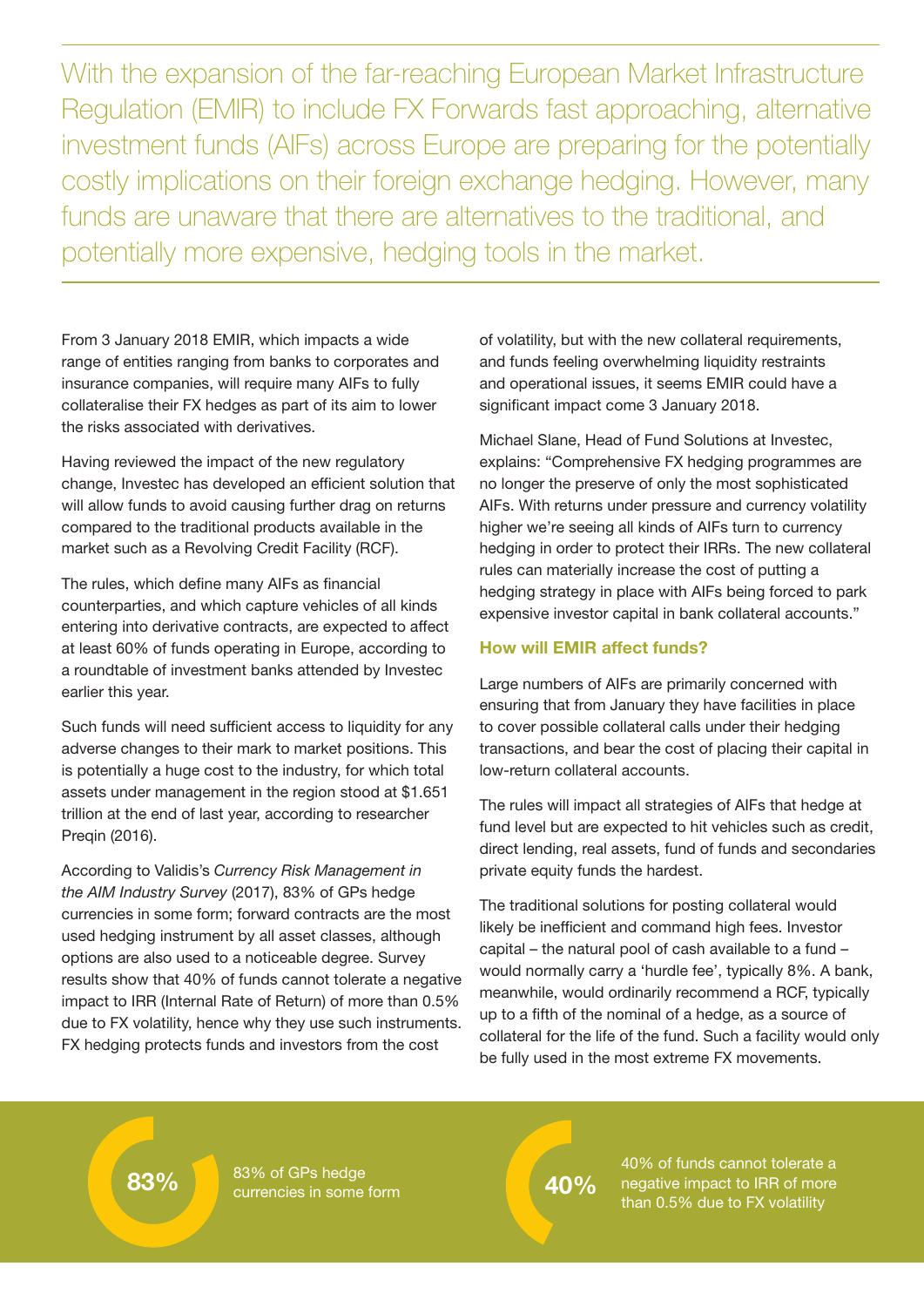#### 3 market scenarios

Three example market scenarios which could significantly impact the amount of cash collateral required by funds.



This chart is intended for illustrative purposes only, the data shown is not a representation of historic or future levels but is intended to show how the product might perform in a created scenario

#### Benefit from a unique, bespoke solution

If funds are unprepared for the implementation of the new regulation at the start of the new year, the high costs associated with putting in place a traditional revolving credit facility will create an additional drag on returns. Should funds fail to post at all, they will be in breach the rules, potentially resulting in the termination of their hedges as well as regulatory repercussions.

Investec is working with firms to implement a unique and bespoke solution that would significantly reduce commitment fees. This product solution stems from a hybrid of the revolving credit facility commonly used by funds to provide liquidity ahead of capital calls.

Investec's solution splits the facility into two parts, making sure all clients' short term liquidity requirements are met while keeping overall facility commitment costs down.

Part one is the credit approved but uncommitted portion, the size of which is designed to cover worst-case collateral requirements over the fund's life.

The second part of the product is a smaller, committed facility. Investec works alongside external treasury advisers such as Validus Risk Management, JCRA and Chatham to deliver funds committed funding only on what they are likely to need in the short term – i.e. the next three to six months. The size of this committed part is then constantly reviewed, increasing in size only when needed.

This flexible structure allows funds to budget for lower commitment fees, to be determined on a case-by-case basis as the FX market develops, rather than paying for a committed facility to cover a worst-case requirement that may never arise.

### Investec Fund Solutions model

The Investec model requires you to have committed, and pay commitment fees, only for what you need in the short term. Traditional RCFs are expensive because they cater for your maximum potential requirements, even though you may not need it. See the graphs below for the difference in committed facility required in a normal market and an extreme adverse market.



This chart is intended for illustrative purposes only, the data shown is not a representation of historic or future levels but is intended to show how the product might perform in a created scenario